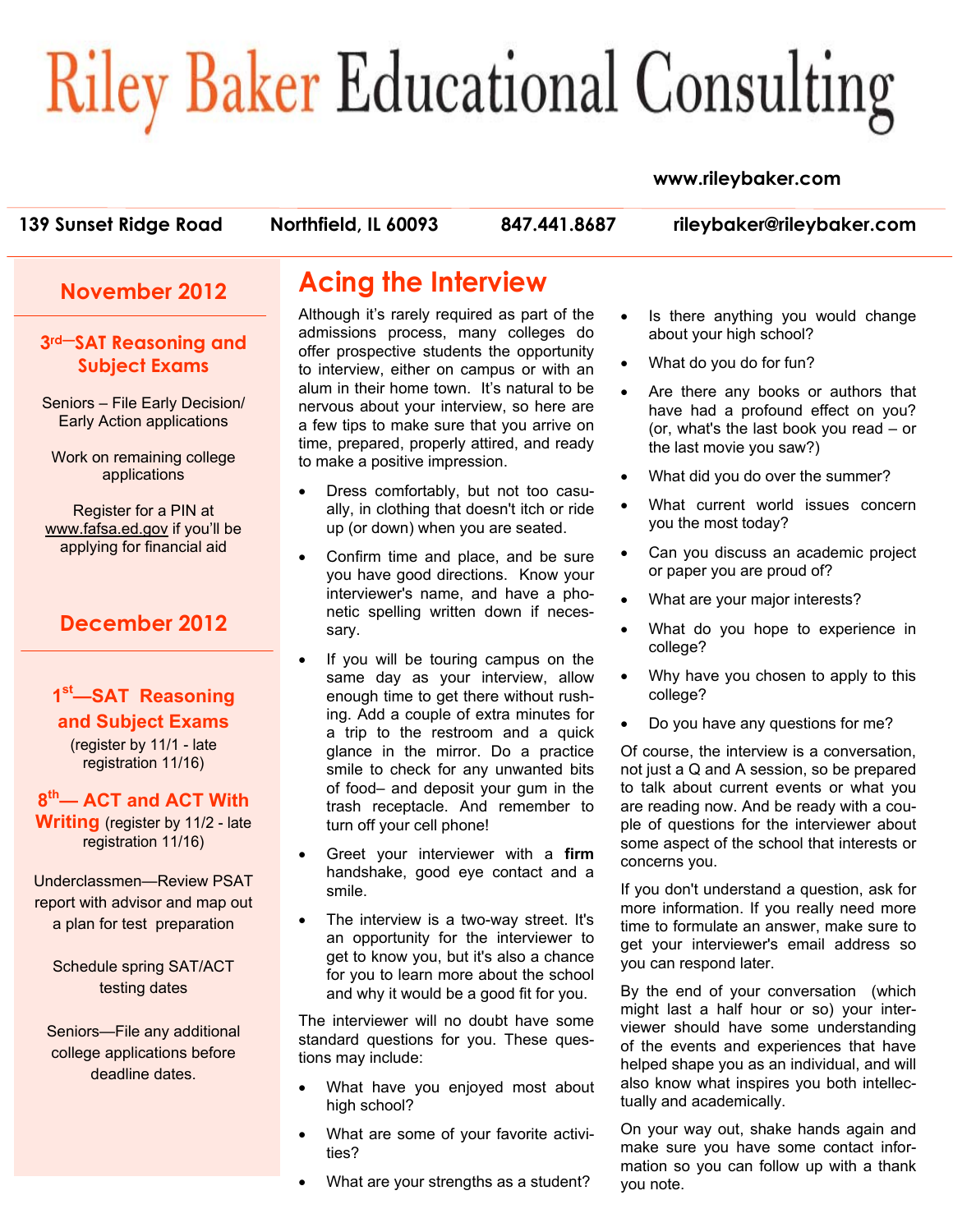# Riley Baker Educational Consulting

**Famous Communication Graduates** 

*Stephen Colbert - Actor, writer and producer of The Colbert Report* 

*Beth Harris - Marketing Director, The Academy Awards* 

*Andy Horrow - Chief Marketing Officer at Mike's Hard Lemonade* 

*Dennis Kucinich - Congressman from Ohio and former presidential candidate* 

*Gary Larson - The Far Side cartoonist* 

*Donovan McNabb - Quarterback for the Philadelphia Eagles* 

*Joby Warrick - National security reporter, The Washington Post* 

> *Oprah Winfrey - Television host and magnate*

# **Focus on Majors: Communication Studies**

It's on Princeton Review's List of the Top Ten Most Popular College Majors - Communication Studies. Sounds interesting and marketable, but what is it, and more importantly, can it help you get a job?

Communication Studies is an academic field that examines how people share meaningful symbols. The symbols themselves, the ways in which they are transmitted, and the interpretation of the symbols are all within the scope of this field. This interdisciplinary major encompasses the entire range of communication from face-to-face conversation to mass media and interpersonal understanding.

Communication Studies is a generalist path with a curriculum that can be tailored to work in a variety of industries. Most colleges require students to have some familiarity with the broad spectrum of communication issues. Students are then allowed to concentrate in an area of particular interest. Advertising, Broadcasting, Communication Technology and Production, Journalism, and Public Relations are a few of the concentrations that might be available. Typical courses are likely to include Interpersonal Communication, Group Communication, Persuasion, Mass Media and Society, Cross-Cultural Communication, TV & Film Production, and Ethical and Legal Issues in Media. Courses in economics, finance, management, marketing, political science, psychology and sociology can also help.

Practical experience is critical for Communications students. Whether you host a campus radio program, work as a producer for the university TV station, or write for the campus newspaper, hands-on involvement that you can list on a resume is key. Participating in internships, co-op programs and study abroad will also help you bridge the transition from college to workplace.

There are thousands of undergraduate Communication Studies programs. The challenge is to identify colleges and programs that most closely fit who you are and what you want to do. Because all types of colleges offer Communications majors, institutional, not just departmental, fit should be your top priority. Some departments include the study of communication disorders, while others do not. Some programs are grounded in the liberal arts, concentrating on analytical, speaking and writing skills, all of which are highly transferable to a wide range of careers. Other departments are more professionally focused, offering curricula that are more workplace driven. You can study communications either through identified majors, or by designing your own course of study, tailored to your specific interests.

Communications Studies is a modern marriage of theory and application, combining liberal arts education with practical, professional training. In our global information age, enterprises from businesses and educational institutions to engineering firms and medical providers all must communicate effectively with their constituents, their customers, and the public. Over \$1 billion is spent annually on employee and membership communications, and even more goes toward external communications. Job competition is strong, with preference given to candidates with industry-specific knowledge, communications training, and appropriate internship or volunteer experience.

The career choices for communications professionals are incredibly diverse. Degrees in Communications lead to a wide range of career paths including advertising, broadcasting & film, marketing, media relations, personnel, and sales. Less obvious career options include community relations, customer service, corporate training, international relations, and publishing. Communications graduates also work in fundraising, social media management, tourism, website management, and risk management. For more information visit the National Communication Association at www.natcom.org.

Prepared for the clients of Riley Baker Educational Consulting. The information included in this newsletter is general and does not constitute educational, financial, accounting, legal, or other professional advice. Although it is intended to be accurate, neither the publisher nor any other party assumes liability for loss or damage due to reliance on the material contained herein. Copyright © 2012 by The College Advisor, Inc. All rights reserved.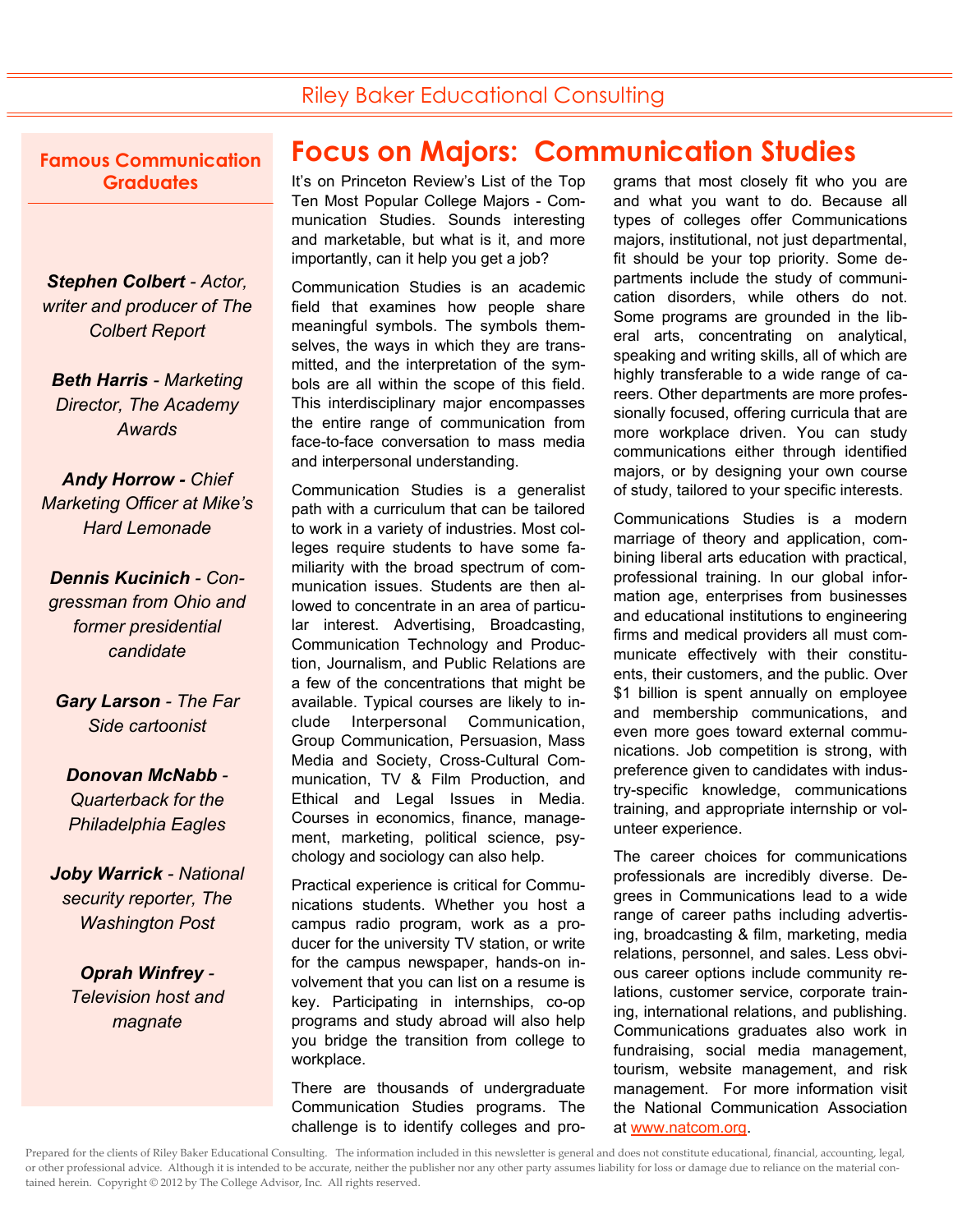# **Financial Matters: Tuition Discounts**



With the sticker price at some colleges and universities exceeding \$50,000 per year, even affluent families are feeling the bite. It's no wonder, then, that tuition discounts are appealing to those families who might not qualify for needbased financial aid. How much could these tuition discounts be worth? According to the College Board, private colleges currently offer average tuition breaks in excess of 33%, while state universities discount tuition an average of about 15%. To get these scholarships, however, students must generally be in the top quarter of the entering class in terms of grades and test scores. Students who hope to enroll at a reach school will not be eligible for a discount.

If you're interested in pursuing these scholarships, consider the following:

- Be sure to apply for financial aid. Affluent families often fail to complete the FAFSA and the CSS Profile forms because they do not expect to qualify for financial aid. A small number of schools, however, won't even consider a student for merit-based aid unless you have filed these forms.
- Look beyond the Ivy League—the Ivies, by mutual agreement, can offer only need-based aid. Many other fine colleges, however, are happy to reward academically strong students. Consider such

schools as Tulane, Washington University in St. Louis, Providence College, University of Southern California, Oberlin, and Fairfield University. To find out if a college offers merit (non-need-based) scholarships, try the search engine on its website. Public universities will also offer discounts to the strongest students along with acceptance to their honors programs.

Be prepared to travel. Colleges are interested in attracting students from diverse areas of the country. Identify areas that appeal to you and seek out schools in that region that may offer merit aid. You'll need to convince colleges outside your region that you're seriously interested—plan on visiting campus or taking part in area visits and interviews.

# **Taking an Active Approach to Learning Website Review**

You've probably received your first "progress report" this semester with an early indication of how you've been doing in each of your classes. Or perhaps your school uses a "live" gradebook. In either case, it's time to use your current grade report as a "reality check" - are you achieving at a level that will enable you to reach your academic and college goals? If not, it's time to take a proactive approach to learning.

Think about your performance in each class. What has gotten in the way of your earning the grade you hoped for? If homework assignments (or the lack of them) have impacted your grade, promise yourself that you will complete all future assignments both on time and completely. Speak to your teacher about her policy about accepting late or incomplete assignments. Is class participation the issue? Make sure that you become an active participant in class, offering answers when questions are asked and taking a contributory role in class discussions.

Test results getting you down? Start a study group and include some of the strongest students in your class. Arrange to meet with your instructor after class for extra help and study tips. Teachers love kids who care—make sure your teacher knows that his subject is important to you and that you want to do well. If you continue to have difficulty in a class, consider getting outside help. Check with your school or an advisor about tutors available to help with a particular subject. Sometimes, all you need is a different point of view to make your learning come alive and to help you achieve your academic goals.

Last month, we featured an article on honors colleges that may be found at both public and private universities across the U.S. Honors colleges are especially appealing to students who want to experience both "big college" life as well as the intimacy of a smaller college learning community. The website www.publicuniversityhonors.com can simplify your search for these types of programs.

The site includes lists of public honors colleges and universities along with rankings of many of the programs. Articles on the site address such topics as "Choosing a Public University Honors Program" and "College Value: Public Honors vs. Private Elites". Many of the rankings are derived from U.S. News & World Report listings, so view these with a critical eye.